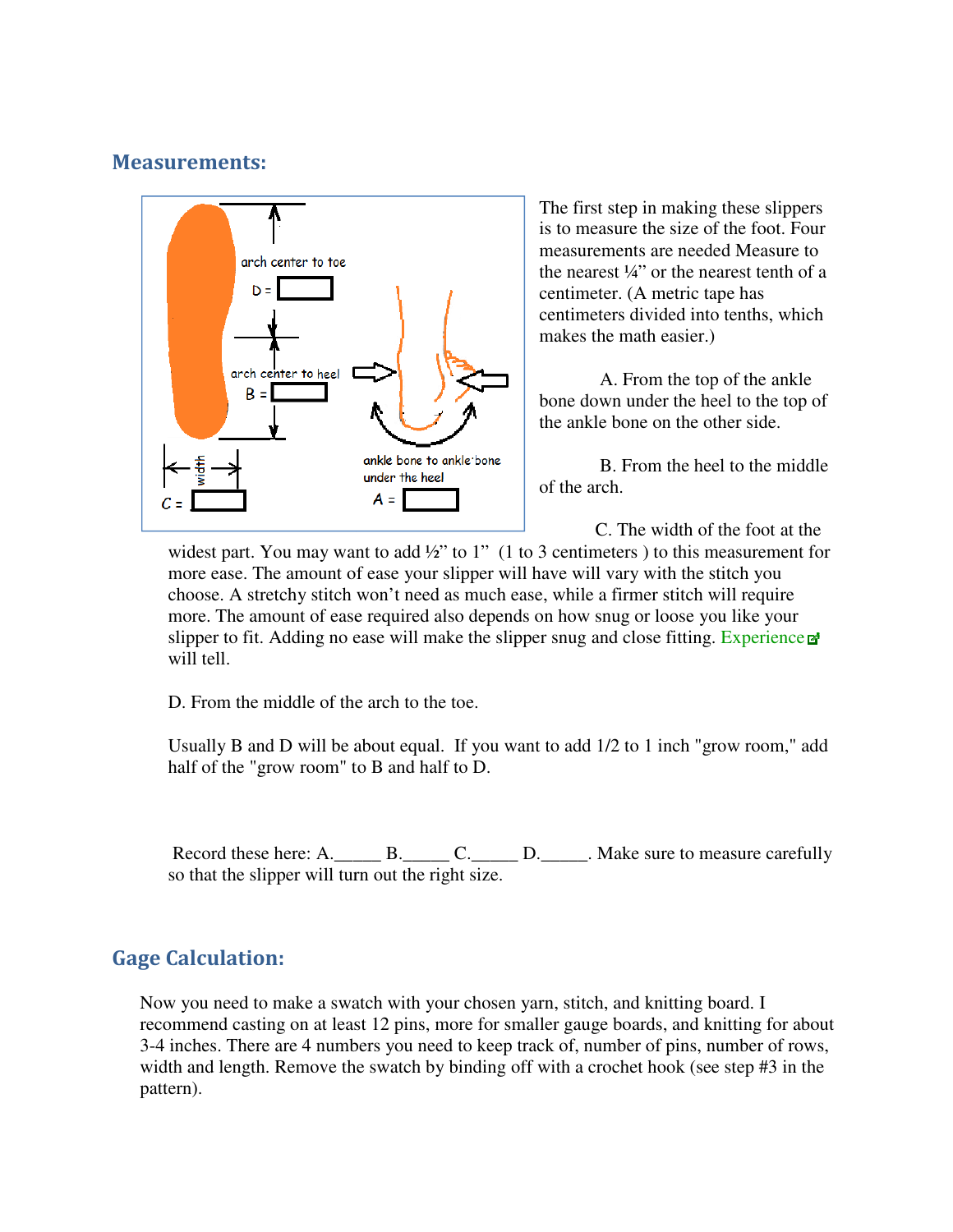Record the number of pins \_\_\_\_\_\_\_\_\_\_\_\_\_\_\_ and number of rows \_\_\_\_\_\_\_\_\_\_\_\_\_\_

Measure the width and length of the knitted piece and record the numbers here:

Width and Length

Now calculate the number of pins per inch. Divide the number of pins by the width and record the pins per inch.

W = number of pins / width =

Next calculate the rows per inch and record it here

 $L =$  number of rows / length  $=$ 

Do NOT round anything off yet. And don't forget you have to convert fractions. Decimal equivalents for common fractions (to help with calculations): 1/8=0.125 1/4 =0.25 3/8=0.375 1/2  $=0.55/8=0.6253/4=0.757/8=0.875$ . But if you used centimeters you only need to put down the number of whole centimeters, the decimal point, and count the number of tenths. Make sure to measure carefully so that the slipper will turn out the right size.

## Stitch and Row Calculations:



The picture at the left shows the shape you will be knitting. The sole of your foot is drawn to help identify the parts of the slipper. It is NOT drawn to scale and does not show the shaping of the toe

1) Multiply (A) by (W) to get the minimum number of stitches to cast on and record this here:\_\_\_\_\_ This is the number to use for (E) if you a want a "footie" style slipper with no cuff, and you did not add any ease to (C). If you added ease or, or want a cuff multiply the size of the cuff (or amount of ease) by (W) , double that

number and add it to the number recorded above. Round to the nearest whole number.

Record this here:  $E = (A * W) + (Cuff * W * 2) =$ \_\_\_\_\_.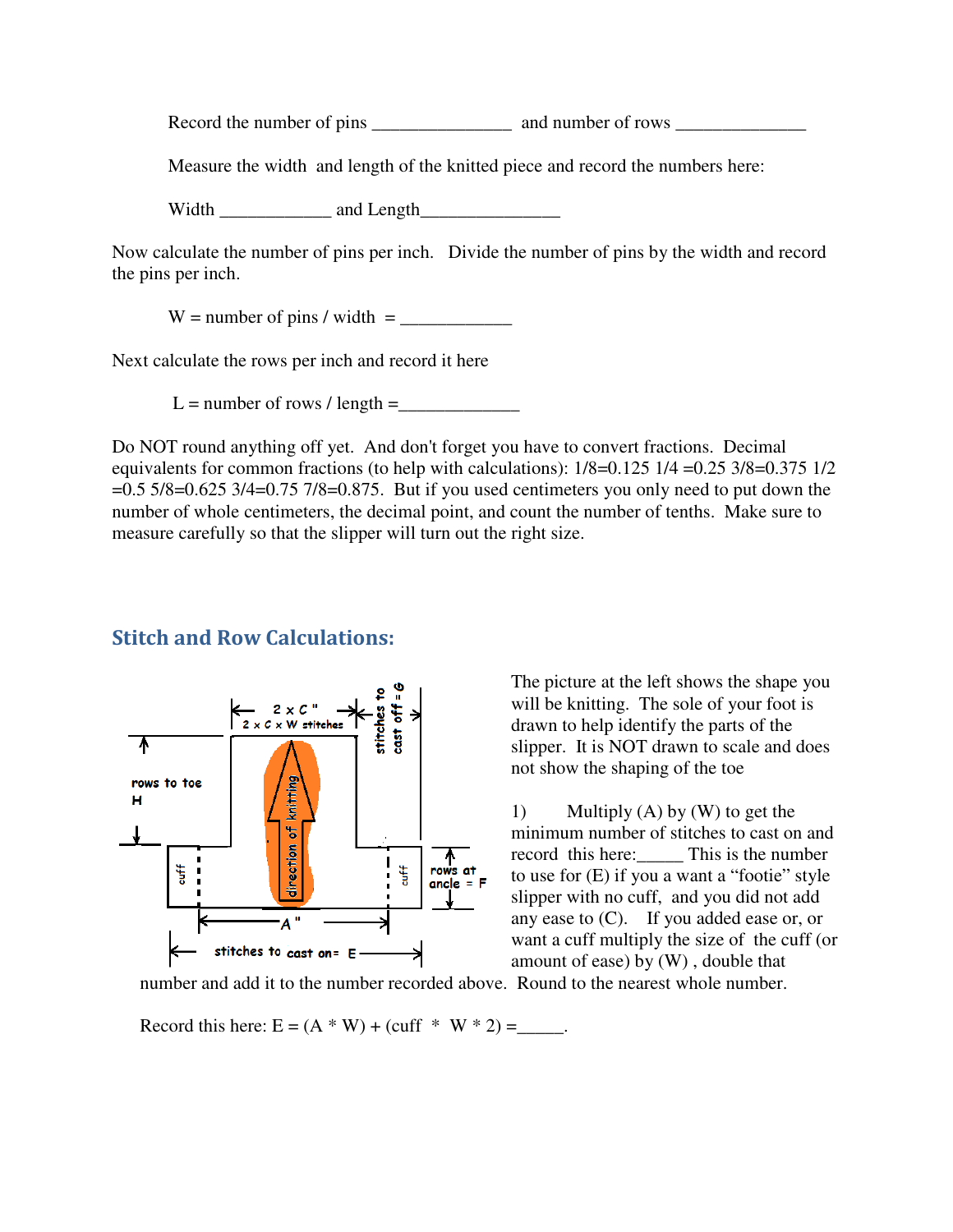- 2) Multiply (B) by (L) to get the first number of rows to knit. Round to the nearest whole number. Record this here: F.
- 3) Now we calculate the number of stitches to cast off by subtracting the number of stitches needed at the ball of the foot from the number of stitches cast on. Multiply  $(C)$  by  $(W)$ , double it and record this number here:\_\_\_\_\_. Subtract this number from the total number of pins cast on (E). and record here:\_\_\_\_\_ This is the total number of stitches that will be cast off, but we cast off half at each end so divide the last number 2. Record this here:

 $G = E - (2 * C * W) =$ 

4) Last we calculate the number of rows to finish the slipper. Multiply (D) by (L). Record this number here: Subtract 3 from this number for the 3 decrement rows that shape the toe. Record this here:

 $H = (D * L) - 3 =$ 

Sample Slipper: For those, like me, who like to "see" what they are doing, here's an example of using the calculations to make a slipper on a fine gauge board with worsted weight yarn. First I'll list the measurements and then show the calculations step by step.

1. Foot Measurement: A=7.5", B=3", C=3", D=3.75"

2. Swatch Measurements:

W=16 pins  $/$  4 inches = 4 pins per inch

 $L = 13$  rows / 2.5 inches = 5.2 rows per inch

3. Cast on stitches:  $(A) * (W) + (cuff*W * 2)$  Assuming a 1 inch cuff we need 4 pins per cuff and there are two cuff sections, so we need 8 pins for the cuff.

 $E = (7.5 * 4) + 8 = 38$ 

4. First set of rows to knit.  $(B)^*(L)$ 

 $F = 3 * 5.2 = 15.6$  which rounds to 16 rows

5. Bind off this many stitches from each end.

Total stitches to bind off =  $[E - (2 \cdot C \cdot W)] = 38 - (2 \cdot 3 \cdot 4) = 38 - 24 = 14$ 

 $G = 14/2 = 7$  stitches bound off at each end